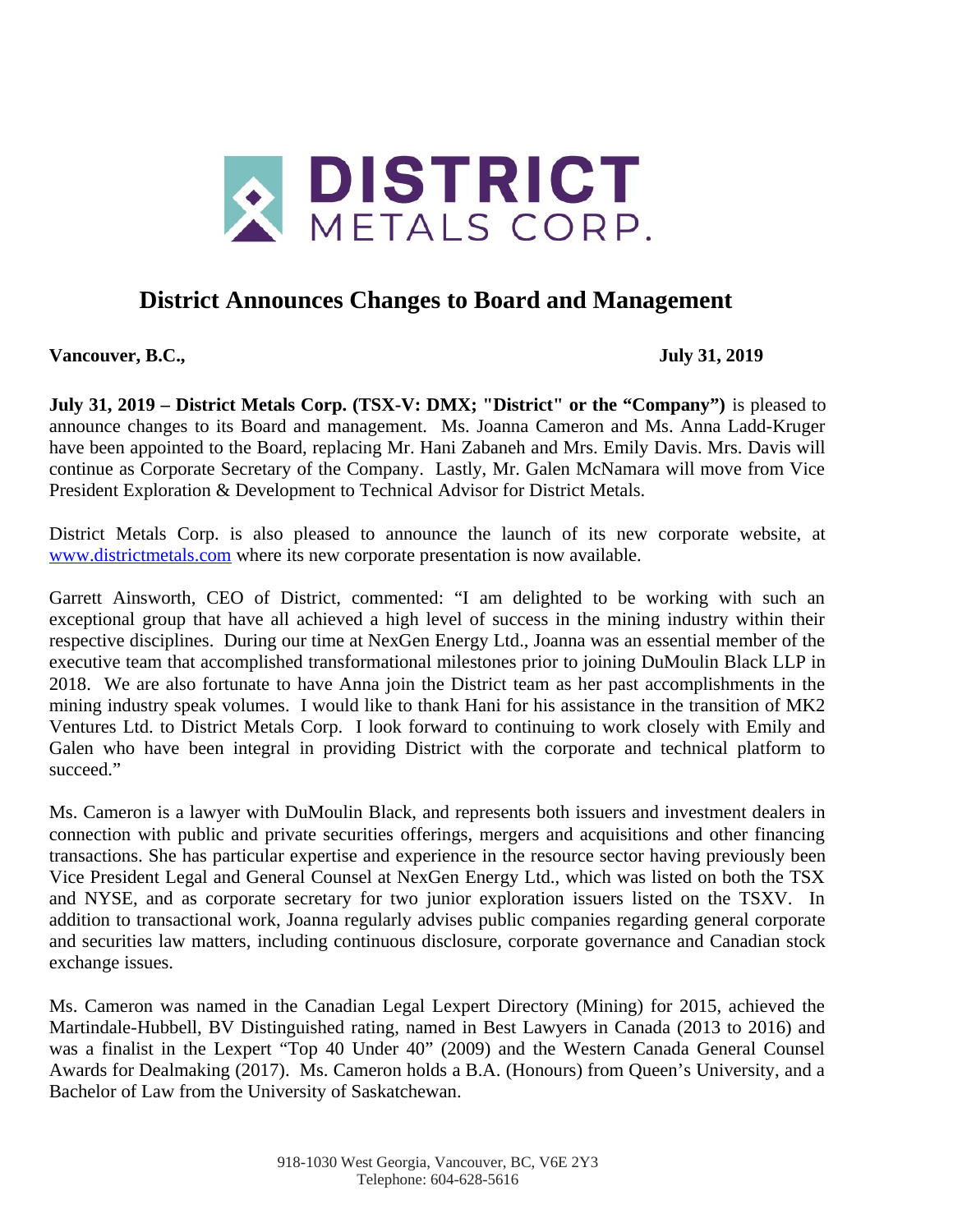Ms. Ladd-Kruger has over 17+ years experience in the mining industry and was most recently the Chief Financial Officer of Trevali Mining Corporation ("Trevali"), a zinc focused mid-tier base metals producer. Ms. Ladd-Kruger was part of the executive management team that grew Trevali from a junior exploration portfolio to a producing company with 4 operating mines in the Americas and Africa, reaching a market cap of over \$1 billion on the TSX. Ms. Ladd-Kruger has raised over \$1 Billion dollars in debt and equity throughout her career in the mining sector. Ms. Ladd-Kruger has also served as the Chief Financial Officer for several Canadian publicly listed junior mining companies including Crowlight Minerals and Sulliden Gold Corporation. Ms. Ladd-Kruger is currently the Chief Financial Officer and VP Corporate Development at Excellon Resources Inc. (TSX-V: EXN), and an Independent Director on the Board of Integra Resources (TSX-V: ITR).

Ms. Ladd-Kruger began her mining career with Vale S.A. at their Thompson, Manitoba operations and was also the North American Group Controller for Kinross Gold Corporation. Ms. Ladd-Kruger is a Certified Public Accountant (CPA, CMA), and holds a Master of Economics (M.A.) degree and Bachelor of Commerce (B. Comm. Honours) degree from Queen's University and the University of British Columbia.

On Behalf of the Board of Directors

"*Garrett Ainsworth*"

President and Chief Executive Officer

604-628-5616

*Neither TSX Venture Exchange nor its Regulation Services Provider (as that term is defined in policies of the TSX Venture Exchange) accepts responsibility for the adequacy or accuracy of this release.*

## *Cautionary Statement Regarding "Forward-Looking" Information.*

*This news release contains "forward-looking information" within the meaning of applicable Canadian securities legislation. "Forward-looking information" includes, but is not limited to, statements with respect to the activities, events or developments that the Company expects or anticipates will or may occur in the future, including completion of the acquisition of the Bakar Property, confirmation of preliminary exploration results and the completion and anticipated results of planned exploration activities thereon. Generally, but not always, forward-looking information and statements can be identified by the use of words such as "plans", "expects", "is expected", "budget", "scheduled", "estimates", "forecasts", "intends", "anticipates", or "believes" or the negative connotation thereof or variations of such words and phrases or state that certain actions, events or results "may", "could", "would", "might" or "will be taken", "occur" or "be achieved" or the negative connation thereof.* 

*Such forward-looking information and statements are based on numerous assumptions, including among others, that regulatory approval to the Bakar acquisition will be obtained, that the preliminary VTEM results will be confirmed and that the Company's planned exploration activities will be completed in a timely manner. Although the assumptions made by the Company in providing forward-looking information or making forward-looking statements are considered reasonable by management at the time, there can be no assurance that such assumptions will prove to be accurate.* 

*Forward-looking information and statements also involve known and unknown risks and uncertainties and other factors, which may cause actual events or results in future periods to differ materially from any projections of future events or results expressed or implied by such forward-looking information or statements, including, among others: that planned*